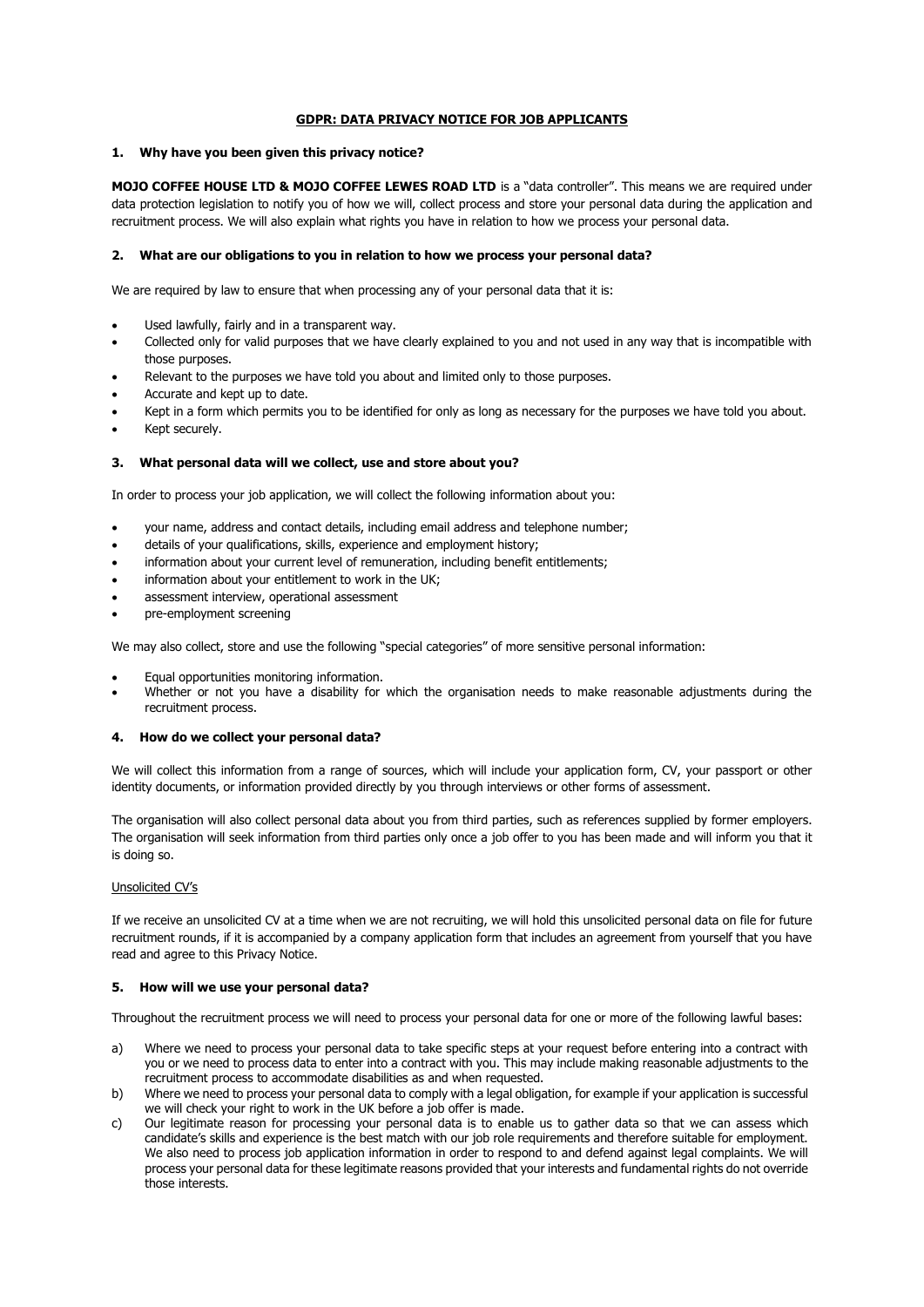- d) Where we need to protect your interests (or someone else's interests).
- e) Where it is needed in the public interest or for official purposes.

#### **6. When will we use your personal data?**

During the application and recruitment process and for a short period after the recruitment process, we will use your personal information for specific purposes. The list below describes the purpose of our processing, the personal data involved (from clause 3 above) and the lawful basis for our processing (from clause 5 above):

| <b>Purpose</b>     | Personal data involved                                                                                         | Lawful basis for processing |
|--------------------|----------------------------------------------------------------------------------------------------------------|-----------------------------|
| Hiring & selection | Your individual personal identity data,<br>employment history and some special<br>categories of personal data. | General recruitment process |

Examples of purposes in this context:

- Assessing suitability to perform the role
- **Interview**
- Checking your right to work in the UK.
- Where the business carries out equal opportunities monitoring in relation to special categories of data, which may relate to ethnic origin, sexual orientation, health or religion or belief.

The organisation will not use your data for any purpose other than recruitment purposes.

Where your application or interview is unsuccessful, we will ask for your written consent to keep your personal data on file in case there are future employment opportunities for which you may be suited. You are not obliged to provide consent but if consent is provided you are free to withdraw your consent at any time.

### **7. What happens if you do not provide us with information?**

We will only ask you to provide information which we believe is necessary for the application and recruitment process. You are under no statutory or contractual obligation to provide data during the recruitment process. However, if you do not provide sufficient information, we may not be able to process your application properly or at all. Also we may not be able to meet our legal obligations towards you with regard to reasonable adjustments.

### **8. What happens if we need to use your personal data for a new purpose?**

We have indicated above a list of circumstances in which we will use your data. We will usually only use your personal data as indicated. However, if we consider that it is necessary and reasonable to use your personal data for an unrelated purpose, we will notify you and explain the legal basis which allows us to do so.

# **9. How do we use your special categories information?**

Any personal data which reveals your ethnic origin, political opinions, religious and philosophical beliefs, trade union membership, genetic, biometric or health data, sex life and sexual orientations will be regarded as special categories of personal data. We will only use this data in the following ways:

- In order to comply with employment and other laws to ensure that the recruitment process is conducted in a fair and inclusive manner.
- To ensure we meet our health and safety and equality obligations towards you we will use information about your physical or mental health or disability status to make appropriate reasonable adjustments to the recruitment process.
- Where it is needed in the public interest, for example for equal opportunity monitoring and reporting.

There may be circumstances where we need to process this type of information for legal claims or to protect your interests (or someone else's) and you are not able capable of giving your consent or where the relevant information has already been made public. An example of what the list may look like is as follows:

| <b>Purpose</b>               | Category of personal data   Lawful basis | <b>Additional condition for</b><br>processing |
|------------------------------|------------------------------------------|-----------------------------------------------|
| Equal opportunity monitoring | Race information                         |                                               |

#### **10. Do we need your consent to use special categories data?**

If we are using your personal sensitive data in accordance with the lawful purposes set out in this privacy notice, in these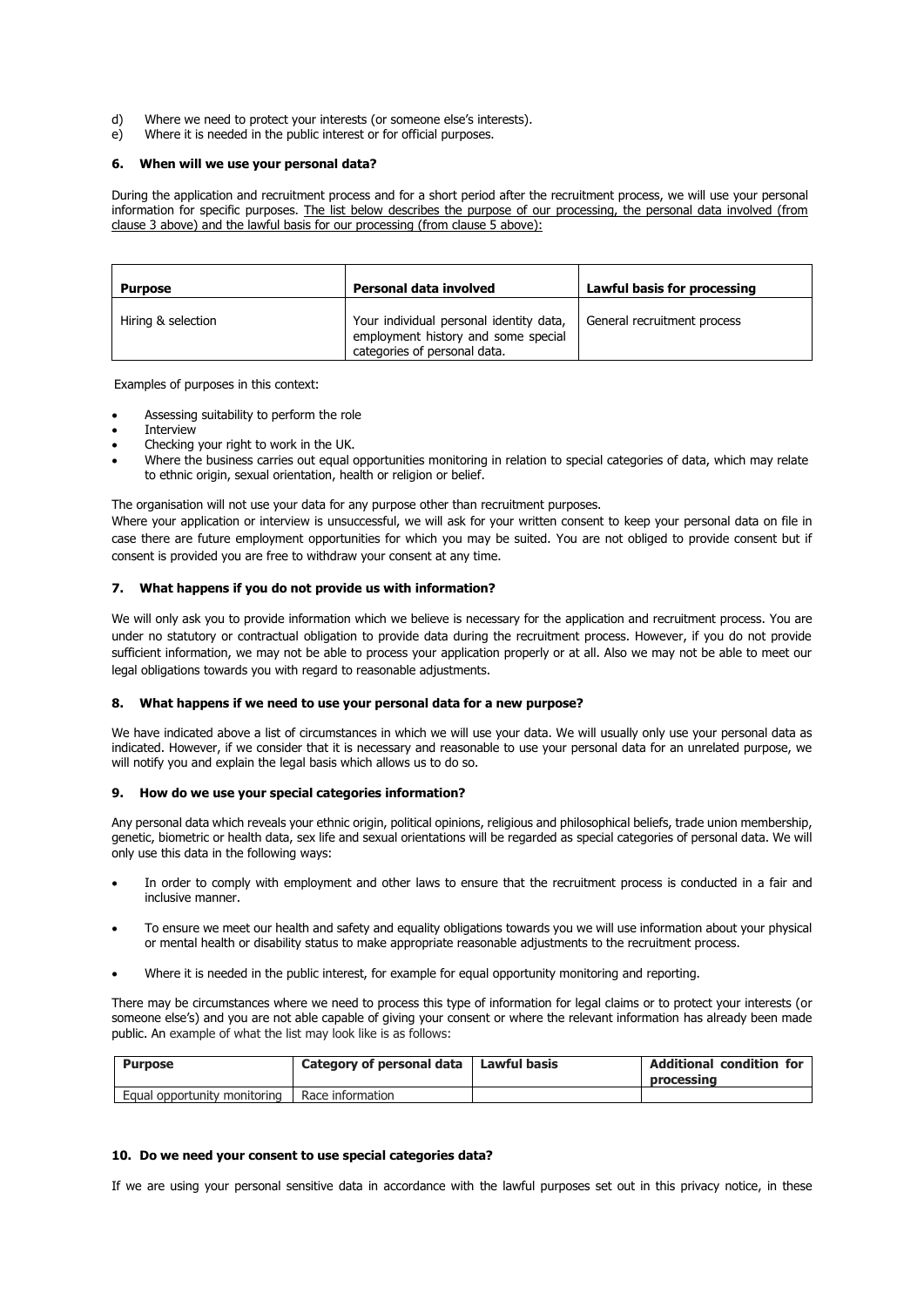circumstances we do not need your written consent to use sensitive personal data.

However, in limited circumstances, we may request your written consent to allow us to process your sensitive personal data. If it becomes necessary to request your consent to process your sensitive personal data, we will provide you with details of the information that we require and why we need it, so that you can decide whether you wish to provide your consent. It is not a condition of applying for the role with us that you must agree to any request for consent. Giving consent will always be a decision made by your freewill/choice.

# **11. Automated decision making**

During the application and recruitment process we will not rely on any automated decision making.

#### **12. Will we share your personal data with third parties?**

We will not share your data with third parties, unless your application for employment is successful and you accept our offer of employment.

### **13. Which third party service providers will we share your personal data with?**

If that occurs, we will then share your data with:

Former employers to obtain references for you.

Employment background check providers to obtain necessary background checks. Payroll & Pension providers. Scheduling systems, bookkeeping, accountancy, banking and training & educational partners.

### **14. Third party service providers and data security**

Third party service providers are only permitted to process your personal data in accordance with our specified instructions. They are also required to take appropriate measures to protect your privacy and personal information. We do not allow your information to be used by the third parties for its own purposes and business activities.

### **15. Will we share your personal data with other entities within our business group?**

Your information will be shared internally for the purposes of the recruitment exercise. This includes:

All members of the Management.

#### **16. Will we transfer your personal data outside of the European Economic Area?**

The organisation will not transfer your data outside the European Economic Area.

#### **17. How do we ensure your personal data is secure?**

We take your privacy and protection of data very seriously. Consequently, we have put in place appropriate security measures to prevent unauthorised use of your personal data. Details of the measures which are in place can be obtained from Annette Fowler, Director. We will notify you and any applicable regulator of any suspected unauthorised use of your personal data.

#### **18. How long will we keep your personal data?**

We will retain your personal data for as long as is necessary to fulfil the purposes for which it was collected for.

If your application for employment is unsuccessful, we will hold your data on file for 3 months after the end of the relevant recruitment process.

If your application for employment is successful, personal data gathered during the recruitment process will be transferred to your personnel file and retained during your employment. The periods for which your data will be held will be available in our data retention policy.

#### **19. How will we store your data?**

Your data will be stored in a number of different places, including on your application record, in HR management systems and on other IT systems (including email).

#### **20. Your duty to inform us of any changes**

In order that we can ensure that the personal data we hold in relation to you is accurate, it is important that you keep us informed of any changes to that data.

# **21. What rights do you have in respect of how we use your personal data?**